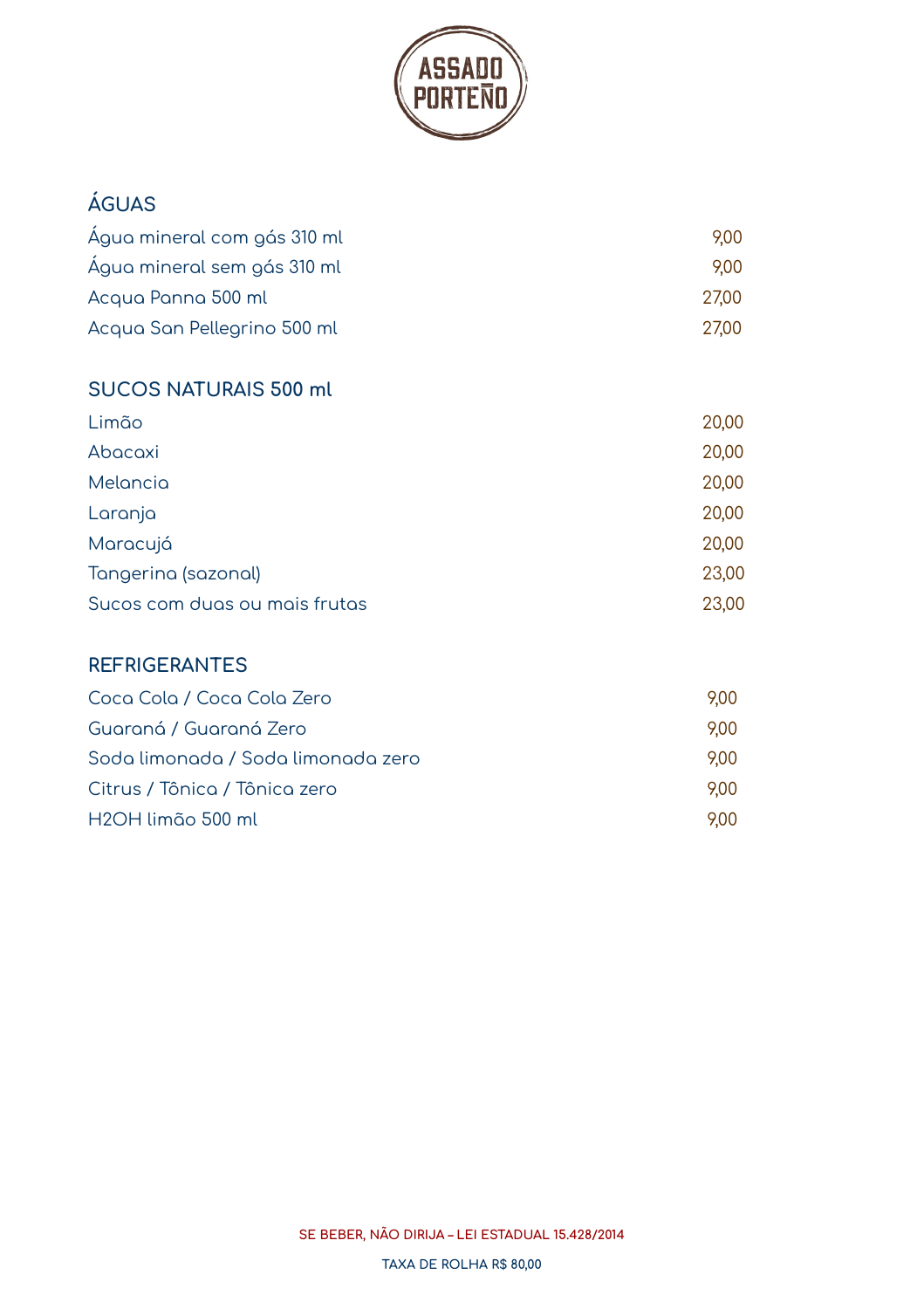

| <b>DRINKS NA JARRA</b> | inteira $\vert$ meia |  |
|------------------------|----------------------|--|
| Sangria                | 140,00   94,00       |  |
| Clericó                | 140,00   94,00       |  |
| Sangria Rosé           | 140,00   94,00       |  |
| Aperol Spritz          | 140,00   94,00       |  |

# **CAIPIRINHAS**

| Cachaça Espírito de Minas                 | 32,00 |
|-------------------------------------------|-------|
| Cachaça Germana / Santo Grau Minas Gerais | 32,00 |
| <b>Vodka Smirnoff</b>                     | 34,00 |
| Vodka Absolut / Stolichnaya               | 40,00 |
| Vodka Absolut Elyx / GreyGoose            | 43,00 |
| Vodka Belvedere / Ciroc                   | 48,00 |
| Sake                                      | 40.00 |

# **CERVEJAS**

| Stella Artois 330 ml               | 16,00 |
|------------------------------------|-------|
| Heineken 330 ml                    | 16,00 |
| Heineken zero álcool 330 ml        | 16,00 |
| Beck's 330 ml                      | 16,00 |
| Patagonia Amber Lager 355 ml       | 25,00 |
| Patagonia Bohemian Pilsener 355 ml | 25,00 |
| Patagonia IPA 355 ml               | 25,00 |
| Patagonia Weisse 355 ml            | 25,00 |
| Colorado Indica 600 ml             | 36,00 |
| Original 600 ml                    | 27,00 |
| Serramalte 600 ml                  | 27,00 |
| Patagonia Amber Lager 740 ml       | 38,00 |
| Patagonia Bohemian Pilsener 740 ml | 38,00 |
| Patagonia Weisse 740 ml            | 38,00 |

**SE BEBER, NÃO DIRIJA – LEI ESTADUAL 15.428/2014**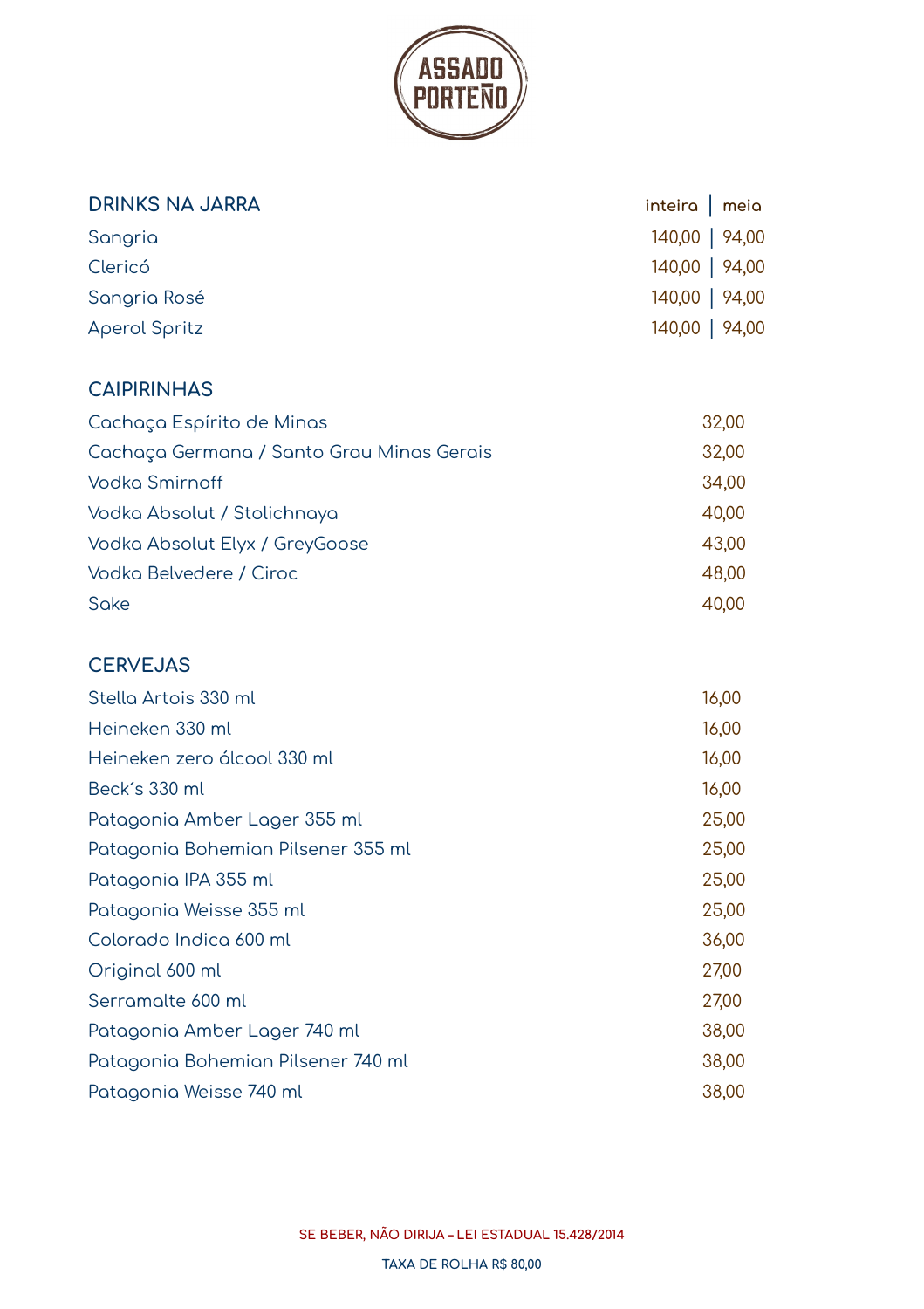

# **DRINKS** Suco de tomate 20,00 Bloody Mary Smirnoff 29,00 Bloody Mary Absolut / Stolichnaya 34,00 Bloody Mary Absolut Elyx / GreyGoose 45,00 Bloody Mary Belvedere / Ciroc 44,00 Manhattan 42,00 Margarita Jose Cuervo 36,00 Margarita El Jimador Blanco / Reposado 39,00 Margarita Patrón Silver 57,000 and 57,000 and 57,000 and 57,000 states for the states of  $\sim$ Margarita Patrón Anejo 76,00 Mojito Havana / Bacardi 33,00 Negroni Seargs / Gordon´s 28,00 Negroni Tanqueray / Bombay Saphire 35,00 Negroni Hendriks / Bulldog 41,00 Sex on the Beach 29,00 Tequila Sunrise El Jimador Blanco / Reposado 39,00 Tequila Sunrise Patrón Silver 57,000 and 57,000 and 57,000 states for the state  $57,00$ Tequila Sunrise Patrón Anejo 76,00 Whisky Sour 41,00 Dry Martini Seargs / Gordon´s 36,00 Dry Martini Tanqueray / Bombay Saphire 44,00 Dry Martini Hendriks / Bulldog 53,00 Aperol Spritz (taça) 53,00 Kir Royal 39,00 Pisco Sour 43,00 Gin Tônica Seagrs / Gordon´s 34,00 Gin Tônica Tanqueray / Bombay Saphire **1996** 13,00 Gin Tônica Hendriks / Bulldog 51,00 Cosmopolitan Smirnoff and the cosmopolitan Smirno 37,00 Cosmopolitan Absolut / Stolichnaya 43,00 Cosmopolitan Absolut Elyx / GreyGoose 46,00

**SE BEBER, NÃO DIRIJA – LEI ESTADUAL 15.428/2014**